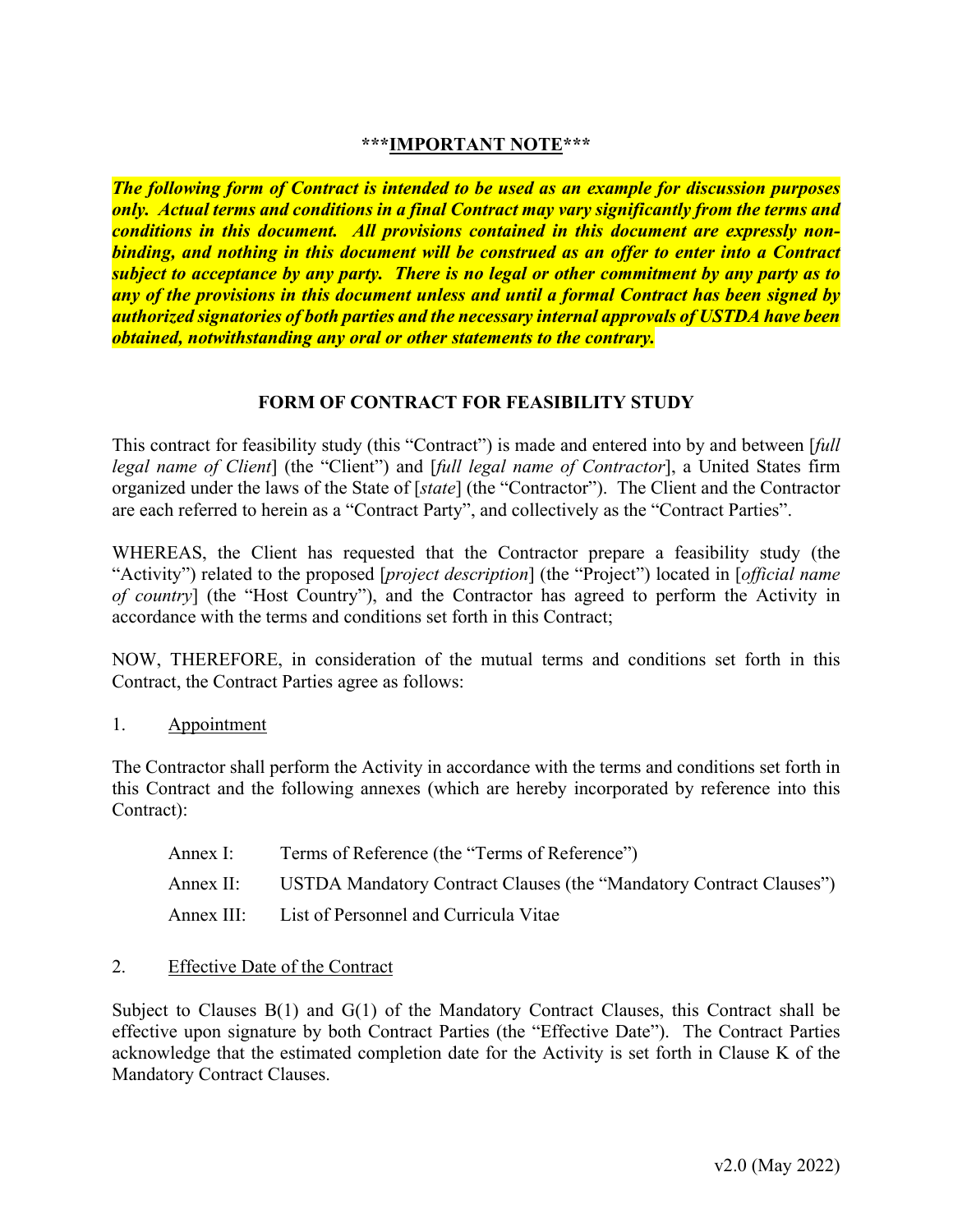# 3. Payment Schedule; Use of Grant Funds

The U.S. Trade and Development Agency ("USTDA") has made a grant of [*amount of the grant spelled out in words*] United States Dollars (US\$ [*dollar amount of grant*]) available to the Client for the Activity (the "Grant Funds") pursuant to the Grant Agreement between USTDA and the Client, dated as of [*effective date of the Grant Agreement*] (the "Grant Agreement"). In consideration for the Contractor's performance of the Activity, and subject to the Contractor's performance of the Activity in accordance with the terms and conditions of this Contract (including the Terms of Reference and the Mandatory Contract Clauses), the Client shall arrange for the Grant Funds to be disbursed by USTDA directly to the Contractor in accordance with the following performance milestones:

(a) US\$ [*dollar amount of payment*], as a mobilization payment, upon signature of this Contract and approval by USTDA.

(b) US\$ [*dollar amount of payment*] upon completion of [*Specify Task(s) from Terms of Reference in Annex I.*].

(c) US\$ [*dollar amount of payment*] upon completion of [*Specify Task(s) from Terms of Reference in Annex I.*].

(d) US\$ [*dollar amount of payment*] upon receipt and approval by USTDA of the Final Report (as defined in the Terms of Reference) in accordance with the requirements set forth in the Mandatory Contract Clauses. In addition, a financial officer of the Contractor must provide to USTDA either (i) the Certified Statement of Expenditures (as defined in Clause T of the Mandatory Contract Clauses), or (ii) the cost share certification, as applicable, in accordance with Clause T of the Mandatory Contract Clauses.

The Contract Parties understand and agree that (i) the Contract Parties shall not under any circumstances, whether directly or indirectly, use the Grant Funds, or cause or allow the Grant Funds to be used, in either case, for any purpose whatsoever other than performance of the Activity in accordance with the Terms of Reference and other terms and conditions of this Contract (including the Mandatory Contract Clauses), (ii) any breach or failure by either Contract Party to use the Grant Funds in compliance with the foregoing subclause (i) of this paragraph may result in a refund to USTDA, pursuant to Clause B(2)(a) of the Mandatory Contract Clauses, of any Grant Funds disbursed to the Contractor, and (iii) in no event will the amounts contributed by USTDA in respect of the Activity exceed the amount of the Grant Funds.

4. Invoices

In accordance with the payment schedule set forth in Clause 3 above, the Contractor shall submit Invoices to the Client for review and approval in accordance with Clause G of the Mandatory Contract Clauses. After the Client approves an Invoice and the Invoice is received and approved by USTDA, USTDA will disburse the Grant Funds directly to the Contractor in the United States. The Client shall approve or disapprove each such Invoice (including any resubmitted Invoice) within fifteen (15) days following Client's receipt of such Invoice. If the Client disapproves an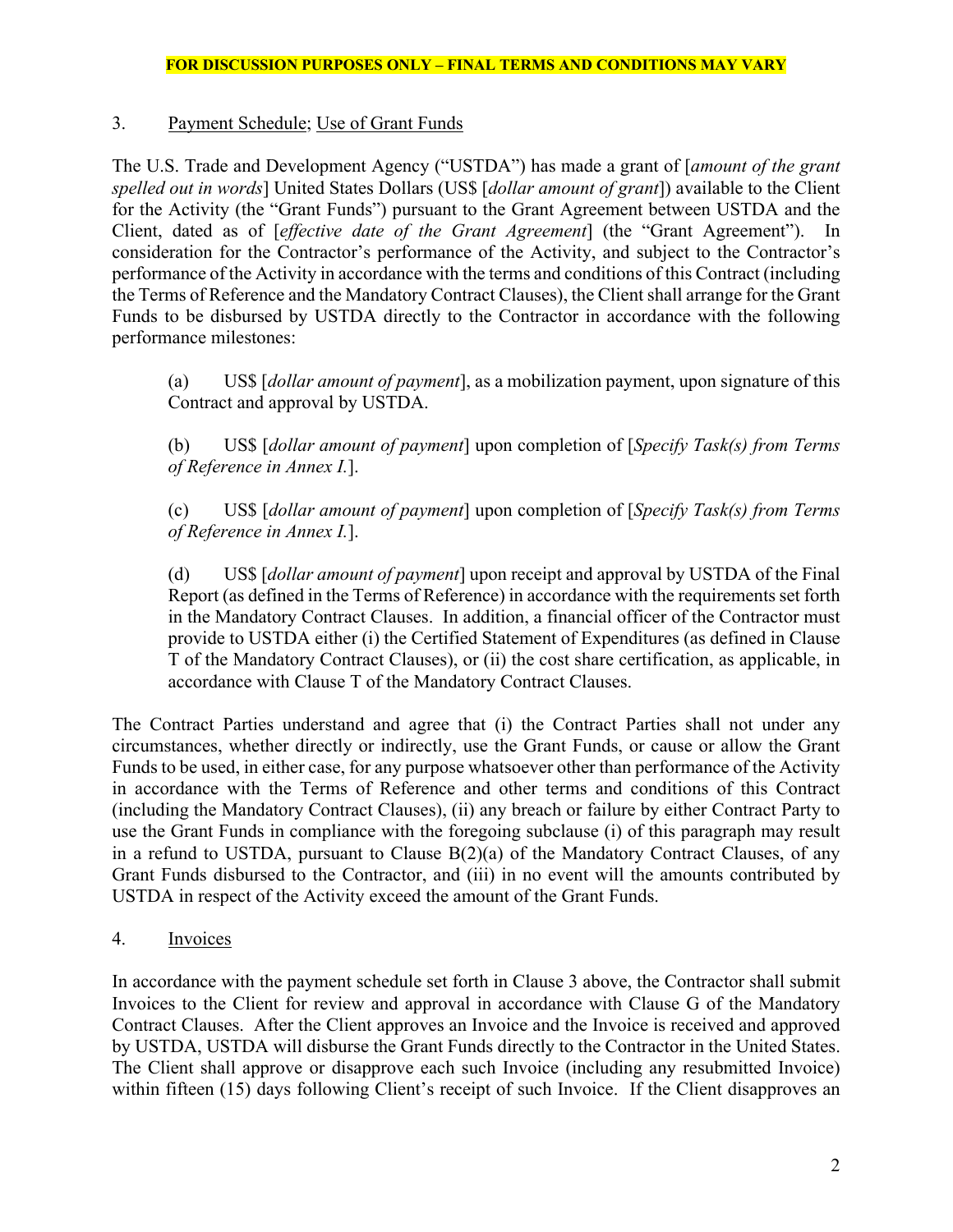Invoice, the Client shall so inform the Contractor in writing, specifying the reasons for disapproval in order to enable the Contractor to take appropriate corrective measures. If the Client (a) does not approve or disapprove an Invoice within thirty (30) days following receipt of such Invoice by the Client, or (b) disapproves an Invoice for a second time after the Contractor has taken corrective measures and resubmitted the Invoice to the Client, in either case, the Contractor shall so notify USTDA.

# 5. Supply of Contractor and Subcontractor Personnel

The Activity shall be carried out by the Contractor and Subcontractor (as defined in the Mandatory Contract Clauses) personnel specified in Annex III. A curriculum vitae for each such person listed shall be attached to Annex III. The Contractor hereby represents that the list of personnel included in Annex III is the complete, correct and exclusive list of all personnel of the Contractor and each Subcontractor who will be utilized to perform the Activity. Any changes in the list of Contractor and Subcontractor personnel must be made in accordance with Clause 6 below.

## 6. Modifications to the List of Contractor and Subcontractor Personnel

(a) No changes may be made in the personnel specified in Annex III without the express prior written approval of both the Client and USTDA. If the Contractor seeks to replace or add any Contractor or Subcontractor personnel under this Clause 6, the Contractor shall provide USTDA with (i) a written explanation for such proposed replacement or addition, and (ii) a curriculum vitae for any person proposed as a replacement or addition. If the Contractor seeks to replace any Contractor or Subcontractor personnel specified in Annex III, the Contractor shall, or in the case of Subcontractor personnel, shall cause the applicable Subcontractor to, provide a replacement of equivalent or superior qualifications. If the Contractor seeks to replace or add any Subcontractor, the Contractor shall provide USTDA with (A) a written explanation for such proposed replacement or addition, and (B) any due diligence documentation required by USTDA in respect of the Subcontractor proposed as a replacement or addition.

(b) If any person specified in Annex III is found by the Client to be unsuitable or incompetent in discharging such person's assigned responsibilities, then upon the written request of the Client, the Contractor shall, or in the case of Subcontractor personnel, shall cause the applicable Subcontractor to, provide a replacement in accordance with this Clause 6 within a reasonable period of time.

(c) Any additional costs incurred by reason of any such replacement and/or addition of Contractor or Subcontractor personnel or Subcontractors pursuant to this Clause 6 will be at the expense of the Contractor.

7. Client Support

The Client shall use its best efforts to (a) promptly reply to notices and other communications, requests for information and requests for approvals of Invoices or other documents submitted to it by the Contractor, and (b) unless otherwise expressly agreed with the Contractor, provide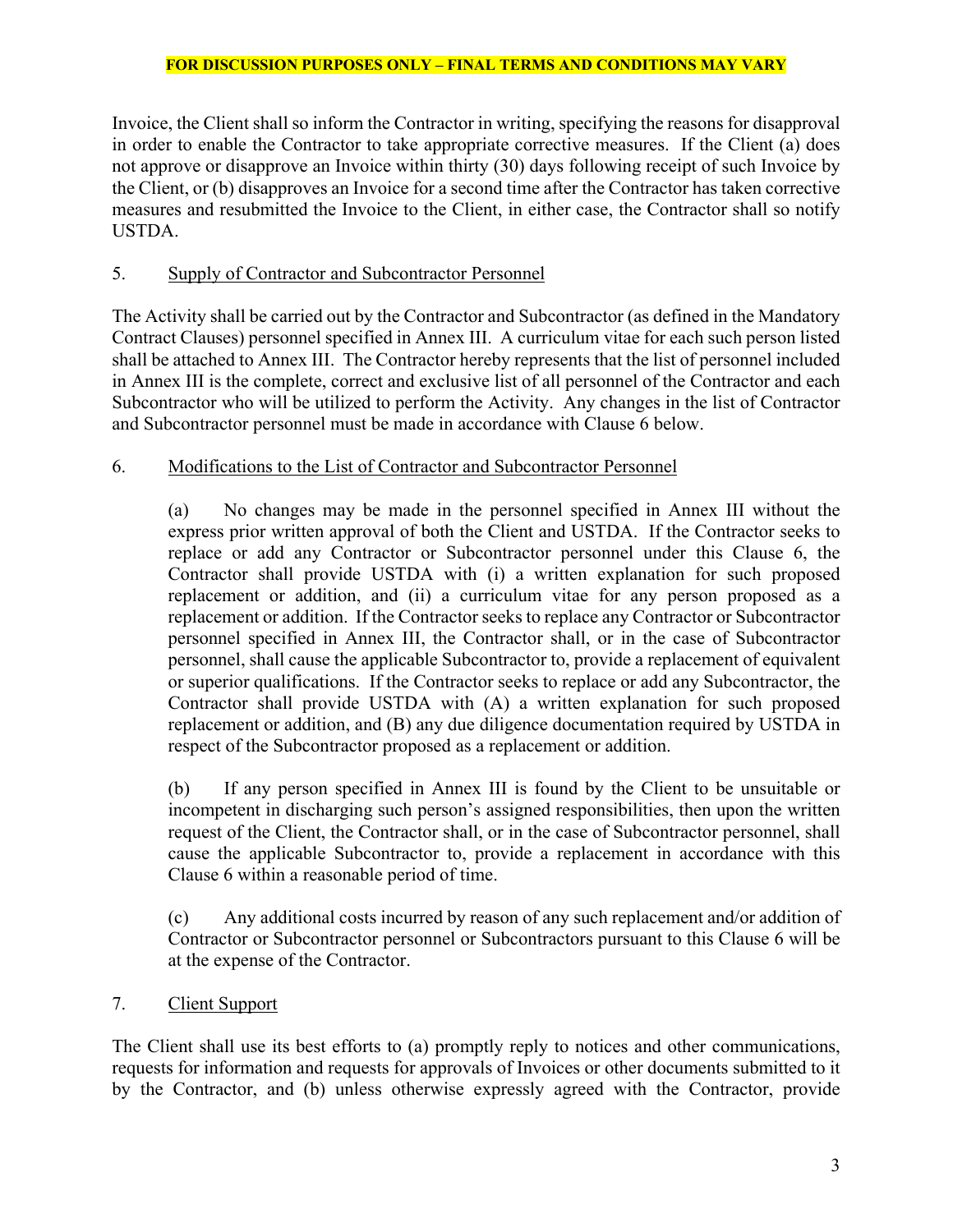reasonable support for the Contractor, such as local transportation, office space and secretarial support. The Client shall facilitate the timely granting to the Contractor, its authorized Subcontractors and affiliates (and where applicable, their respective dependents) of visas, licenses, permits and customs clearance for entry and exit, and the privilege of bringing into the Host Country reasonable amounts of foreign currency for the purpose of carrying out this Contract.

### 8. Force Majeure

If either of the Contract Parties is prevented from performing any of its obligations under this Contract by an event of force majeure, such as war, fire, flood, earthquake or any other reasonably unforeseeable event that is beyond the reasonable control of such Contract Party, the time period for performance of such obligations shall be extended by a period equal to the period of delay caused by such event, and the Contract Parties shall conduct friendly negotiations as soon as practicable to find a mutually satisfactory solution to the problems caused by any such events; provided, however, that any extensions, amendments, changes or other modifications of or to this Contract resulting from an event of force majeure will be subject to written USTDA approval as set forth in Clause J of the Mandatory Contract Clauses.

### 9. Suspension and Termination of the Contract

(a) Suspension of the Contract

If any of the following events has occurred and is continuing, either Contract Party may, by written notice to the other Contract Party and USTDA, suspend in whole or in part the performance of its obligations under this Contract:

(i) USTDA suspends disbursements of Grant Funds pursuant to Clause B(2)(a) of the Mandatory Contract Clauses; or

(ii) A material default occurs in the performance of any obligation of the other Contract Party under this Contract.

(b) Termination of the Contract

Subject to Clause H of the Mandatory Contract Clauses:

(i) Either Contract Party may terminate this Contract at any time, for any reason or for no reason, upon written notice to the other Contract Party and USTDA, and such termination shall be effective thirty (30) days following the date of such notice;

(ii) This Contract will terminate immediately upon written notice to the Contractor of the termination of the Grant Agreement;

(iii) If any suspension by a Contract Party pursuant to Clause  $9(a)(ii)$  above has occurred and continues for a period of thirty (30) days following commencement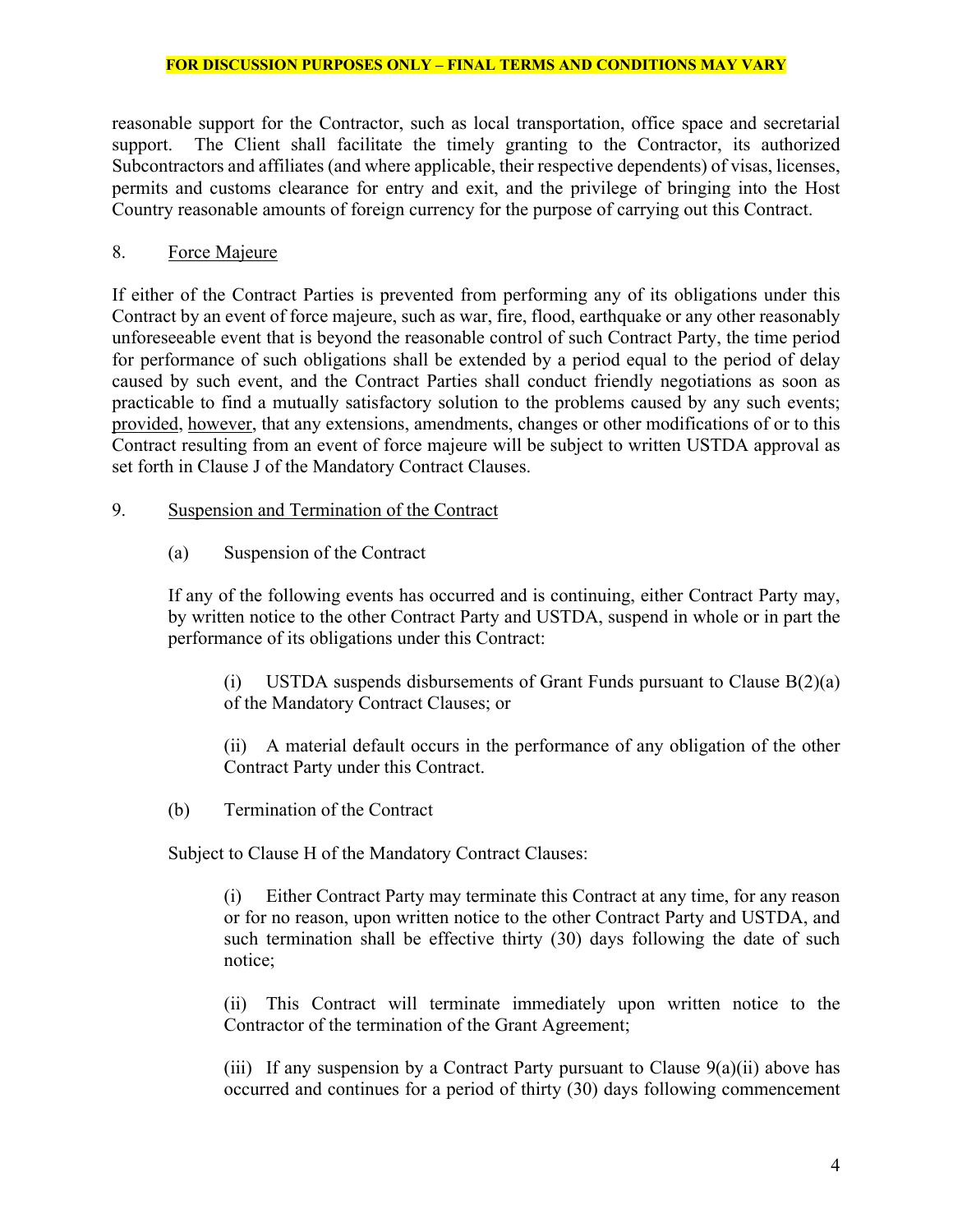of such suspension, then the non-defaulting Contract Party may terminate this Contract by written notice to the other Contract Party and USTDA, which termination will be effective immediately;

(iv) If either Contract Party commences or consents to the commencement of any proceeding under Title 11 of the United States Code or any similar debtor relief laws of the United States or other applicable jurisdictions affecting the rights of creditors generally, this Contract will terminate immediately without need for further action or notice on the part of any person; provided, however, that such Contract Party shall notify USTDA and the other Contract Party in writing within three (3) business days following the commencement of any such proceeding; and

(v) Notwithstanding any other provision herein, if the U.S. Office of Foreign Assets Control determines that either Contract Party or the government of the Host Country has acted in violation of any sanctions laws or executive orders established by the United States Government, this Contract will terminate five (5) business days following such determination without the need for any further action or notice on the part of any person unless USTDA delivers written notice prior to the expiration of such five (5) business day period to the Contract Parties that this Contract will remain in full force and effect; if either Contract Party becomes aware of any such violation or determination, such Contract Party shall notify USTDA and the other Contract Party in writing within one (1) business day thereafter.

(c) Termination Procedures

Upon delivery or receipt (as applicable) of any written notice regarding the termination of this Contract, the Contractor shall (i) take immediate steps to terminate its performance of the Activity in a prompt and orderly manner, and to mitigate damages and keep further expenditures to a minimum, and (ii) comply with the additional termination provisions set forth in Clause H of the Mandatory Contract Clauses.

(d) Survival

For purposes of Clause H(2) of the Mandatory Contract Clauses, the term "Surviving Clauses" means Clauses 11(b), 12, 13, 14, 15 and 18 of this Contract.

## 10. Standards of Conduct; Warranty

(a) The Contractor shall exercise all reasonable skill, care, and diligence in the performance of the Activity under this Contract and shall carry out its responsibilities in accordance with recognized professional standards. Each Contract Party and each of its employees, agents, and Subcontractors, if any, shall comply in all material respects with (i) the terms and provisions of this Contract, including the Terms of Reference and the Mandatory Contract Clauses, and (ii) all applicable laws and regulations of both the United States and the Host Country.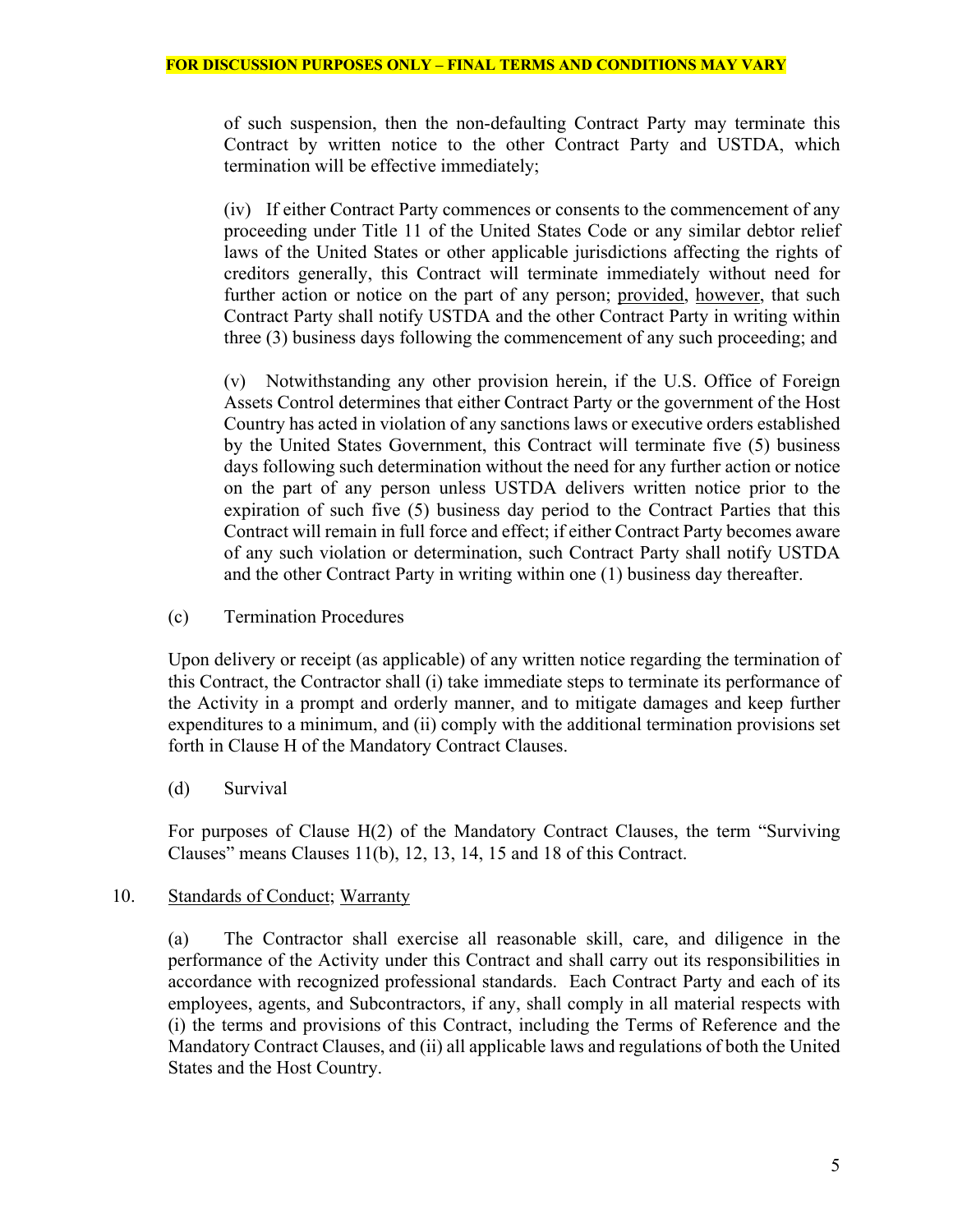(b) The Contractor warrants to the Client and to USTDA that (i) the Contractor will, and will cause each of its employees, agents and Subcontractors to, perform the Activity in conformity with the standards set forth in Clause  $10(a)$  above, and (ii) except as otherwise specifically disclosed to the Client and USTDA in writing, all work performed under the Terms of Reference is original work prepared, developed and executed exclusively in connection with the Activity, and any such work is not based on or derived from any other work performed by the Contractor. The Contractor shall promptly remedy any breach of the foregoing warranty arising within two (2) years following the date on which USTDA accepts the Final Report (the "Warranty Period"), and in respect of which the Client or USTDA provides written notice to the Contractor, at no additional cost to the Client or to USTDA. If the Contractor remedies any such breach of warranty, (A) the Contractor shall provide the Client and USTDA with an updated version of the Final Report and any other documents that incorporate any remedial changes required under this Clause 10, and (B) the Warranty Period in respect of the subject matter of such breach shall be extended until the later of (I) the expiration of the original Warranty Period, and (II) the date that is six (6) months following the completion of such remedial work; provided, however, that in no event shall the Warranty Period continue for a duration of more than thirty (30) months.

11. Liability

Each Contract Party shall be liable to the other Contract Party and/or USTDA, as applicable, for any loss or damage suffered by such other Contract Party and/or USTDA, as applicable, as a result of a default by such Contract Party in connection with the performance of the Activity under this Contract, subject to the following limitations:

(a) neither Contract Party, nor any of its officers, directors, agents, employees, or affiliates, will be liable to the other Contract Party or any of its subsidiaries, affiliates, officers, directors, agents, employees, successors or assignees for claims for incidental, indirect or consequential damages of, or in any nature connected with or resulting from, the performance of the Activity under this Contract, including, without limitation, claims for loss of profit or revenue, loss of use of equipment, and cost of capital or return on capital, irrespective of whether such claims are based upon warranty, negligence, strict liability, contract, operation of law or otherwise; and

(b) except as otherwise specifically set forth herein, the Contractor's aggregate liability to the Client and/or USTDA, as applicable, from any and all causes, whether based on contract, tort (including negligence), strict liability or any other cause of action, shall in no event exceed the total aggregate amount of the Grant Funds; provided, however, that the foregoing limitation shall not apply to (i) any liabilities arising out of or resulting from gross negligence, willful misconduct or fraud on the part of the Contractor, or (ii) the Contractor's warranty obligations under Clause 10(b) above.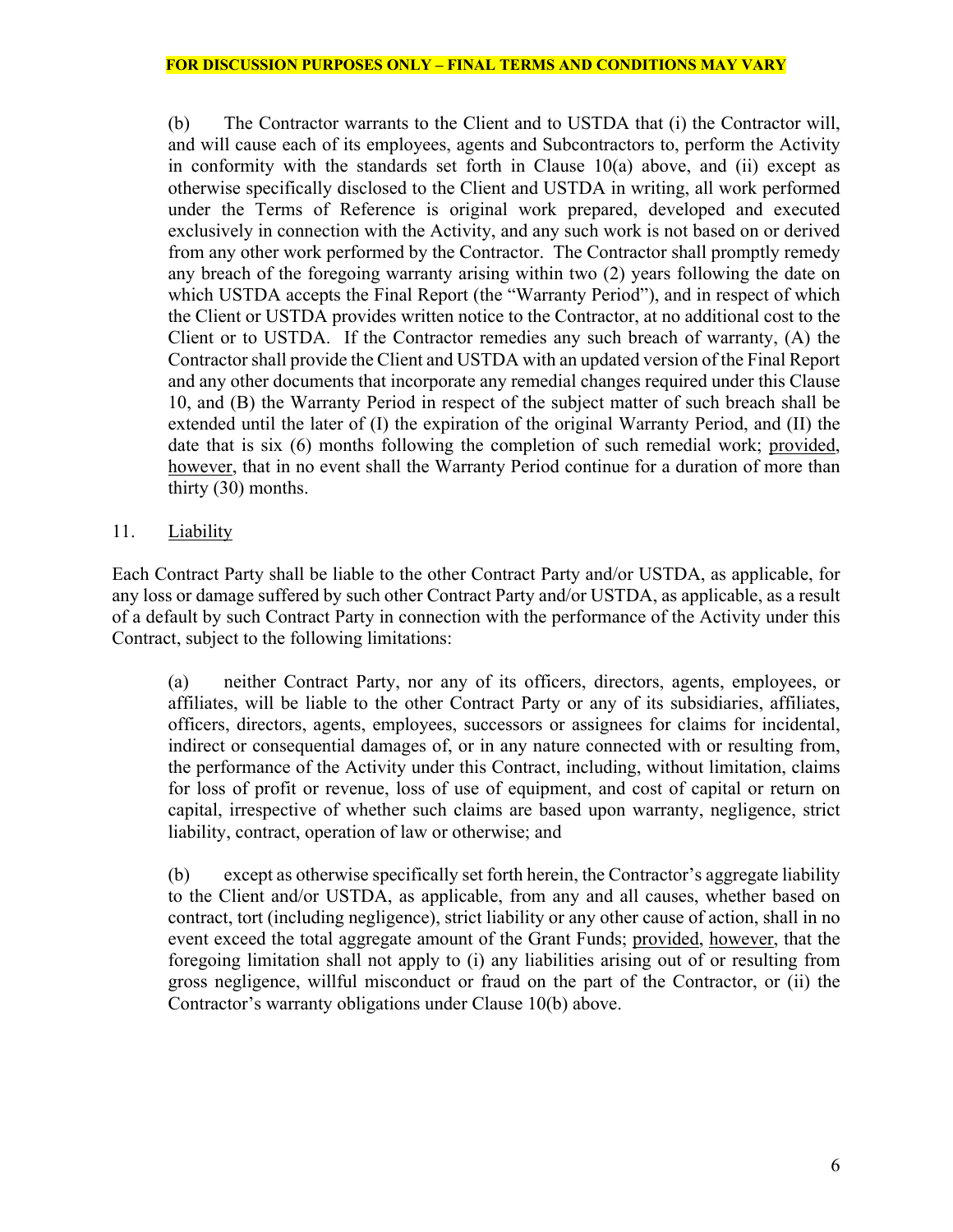### 12. Confidential Information

(a) The term "Confidential Information" includes, without limitation, any technical, scientific, trade, research, manufacturing, marketing, supplier or other information, financing plans, business plans, financial data, customer lists, projects, economic information, systems, plans, procedures, operations, techniques, Intellectual Property, trade secrets, know-how, inventions, technical data or specifications, testing methods, research and development activities and marketing strategies, regardless of whether such information is in written, oral, electronic or other form. Notwithstanding the foregoing definition, (i) Confidential Information does not include any information that (A) is or becomes available in the public domain through no fault of, or act or failure to act on the part of the receiving Contract Party, (B) is rightfully in the receiving Contract Party's possession at the time of disclosure by the disclosing Contract Party, as evidenced by the receiving Contract Party's written records maintained in the ordinary course of business, (C) is obtained, after the Effective Date, by the receiving Contract Party from any third party that is lawfully in possession of such Confidential Information and not in violation of any contractual or legal obligation with respect to such Confidential Information, or (D) is developed independently by the receiving Contract Party, without reference to or use of any Confidential Information, and (ii) the receiving Contract Party may release Confidential Information to the extent such release is required by a governmental authority or by order of a court of competent jurisdiction; provided, however, that in such event, the receiving Contract Party shall give the disclosing Contract Party prompt written notice of such required release and the receiving Contract Party shall take all reasonable and lawful actions to avoid or minimize the degree of such required release; provided, further, that the receiving Contract Party shall cooperate reasonably with the disclosing Contract Party in any efforts to seek a protective order limiting such disclosure.

(b) Each Contract Party acknowledges that it may be necessary for such Contract Party to disclose certain Confidential Information to the other Contract Party, in order for the receiving Contract Party to perform the Activity pursuant to this Contract. All such Confidential Information is and will remain the sole property of the disclosing Contract Party. Except as otherwise expressly set forth in this Contract (including, without limitation, Clause I of the Mandatory Contract Clauses), each Contract Party shall (i) hold in confidence all Confidential Information, and not disclose to third parties any Confidential Information without the prior written consent of the disclosing Contract Party, (ii) use Confidential Information solely in connection with performing the Activity, (iii) protect Confidential Information from unauthorized disclosure with the same degree of care as it exercises with its own proprietary information (but with no less than reasonable care), (iv) reproduce Confidential Information solely to the extent necessary to perform the Activity, with all such reproductions being considered Confidential Information, and (v) notify the disclosing Contract Party of any unauthorized disclosure of Confidential Information promptly upon becoming aware of such unauthorized disclosure.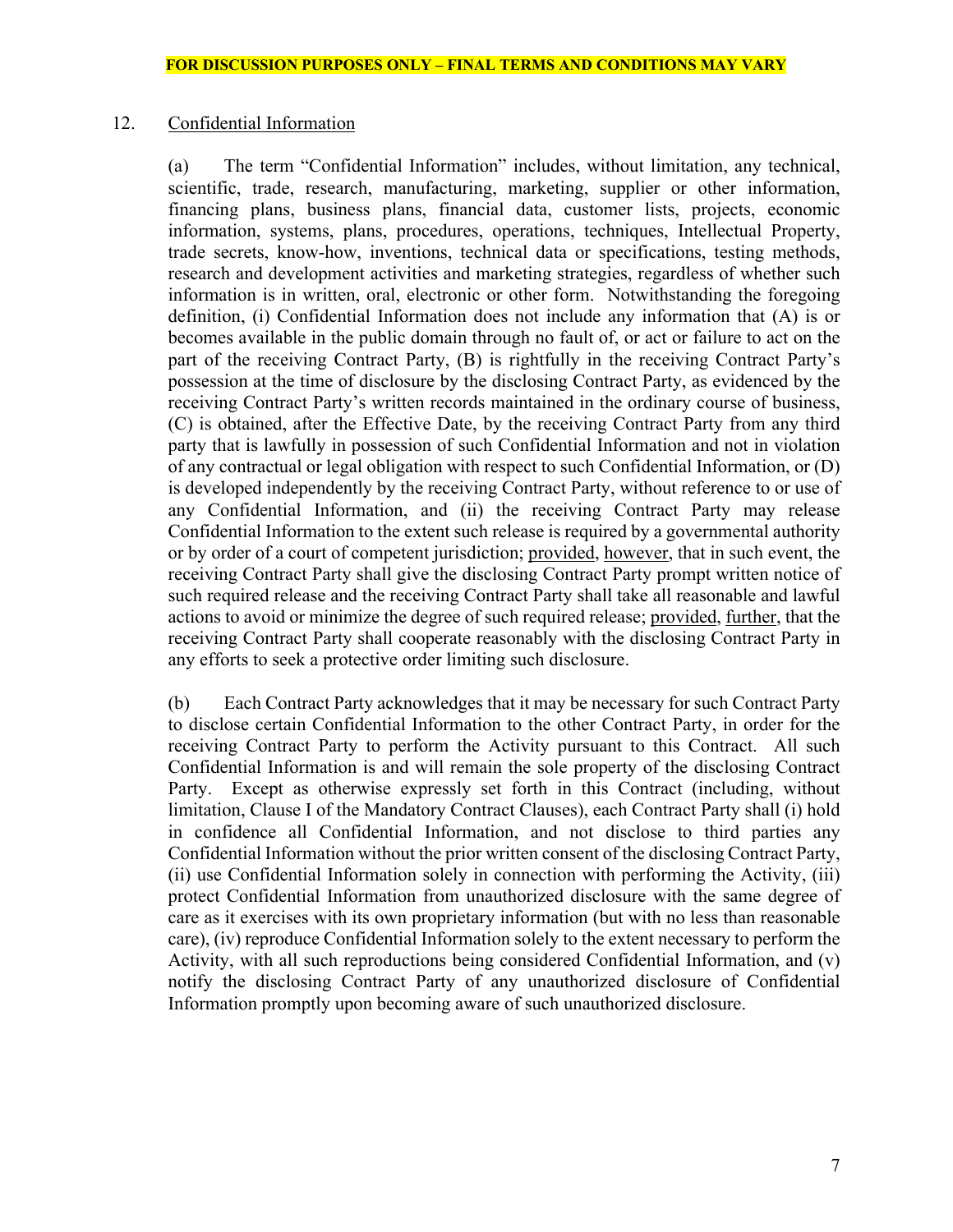## 13. Intellectual Property

(a) The term "Intellectual Property" includes, without limitation, all inventions (irrespective of whether any such invention is patentable or unpatentable or not reduced to practice), technological innovations, discoveries, improvements, designs, formulas, knowhow, processes, business methods, patents (including applications), trademarks (including registrations and applications), service marks, service names, copyrights, trade secrets, computer software, ideas (whether or not patentable or copyrightable or constituting trade secrets), creations, writings, lectures, illustrations, photographs, video motion pictures, scientific and mathematical models or other similar property rights, improvements to all of the foregoing such property, and all recorded material defining, describing or illustrating all such property, whether in hard copy or electronic form.

(b) The Client will retain ownership of any and all of its Intellectual Property owned by (or licensed to) the Client prior to the Effective Date and provided to the Contractor in connection with the Activity ("Pre-Existing Client IP"). The Client hereby grants to the Contractor a fully paid-up, irrevocable, perpetual, non-transferrable, worldwide, royaltyfree, non-exclusive license to use any Pre-Existing Client IP that is necessary for the Contractor to perform the Activity. No right, title or interest in any Pre-Existing Client IP is transferred, assigned, licensed or conveyed by this Contract to any person other than the limited license granted pursuant to this Clause 13(b).

(c) The Client acknowledges and agrees that in connection with performance of the Activity, the Contractor may utilize and deliver Intellectual Property owned by (or licensed to) the Contractor prior to the Effective Date (the "Pre-Existing Contractor IP"). To the extent that any Pre-Existing Contractor IP is delivered for the limited purposes of the Client's implementation and use in connection with the Activity, the Contractor hereby grants to the Client a fully paid-up, irrevocable, perpetual, transferrable, worldwide, royalty-free, non-exclusive license to use such Pre-Existing Contractor IP. No right, title or interest in any Pre-Existing Contractor IP is transferred, assigned, licensed or conveyed by this Contract to any person other than the limited license granted pursuant to this Clause 13(c).

(d) Subject to the provisions of Clause 13(b) and 13(c) above, any new Intellectual Property developed, invented or created by the Contractor in connection with the performance of the Activity, including, without limitation, the Final Report and all Deliverables and other work product associated with the Activity (collectively, "Developed IP"), will be delivered to and be the property of the Client. The Contractor hereby assigns to the Client all such Developed IP and applications therefore, in the United States and elsewhere.

(e) The Client hereby grants to the Contractor a fully paid-up, irrevocable, perpetual, transferrable, worldwide, royalty-free, non-exclusive license to use, distribute, execute, reproduce, translate, modify and utilize the Developed IP.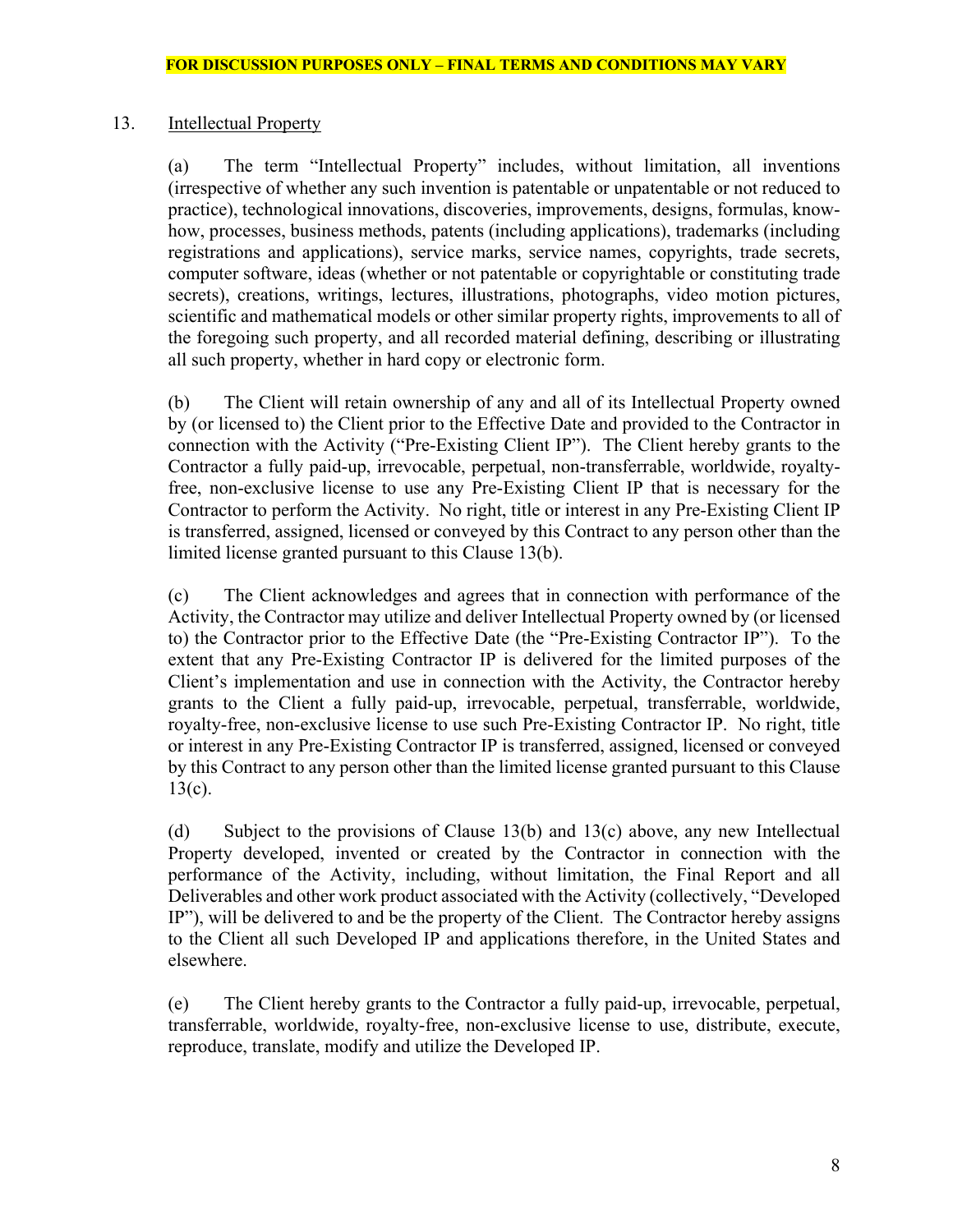## 14. Amendments

All amendments, assignments of or other modifications to this Contract, including the Annexes to this Contract, will be made effective only by written instrument signed by the Contract Parties and expressly approved in writing by USTDA.

# 15. Waiver

No obligation, condition or other provision of this Contract may be modified, waived or discharged unless such modification, waiver or discharge (collectively, a "Waiver") is (a) agreed to in writing and signed by the person entitled to enforce such obligation, condition or other provision (whether a Contract Party or USTDA), and (b) expressly approved in writing by USTDA, in the event of any Waiver signed by a Contract Party. Any such Waiver will be effective only to the extent expressly specified therein. No Waiver by either Contract Party of any breach of, or of compliance with, any condition or provision of this Contract by the other Contract Party will be considered a Waiver of any other condition or provision or a Waiver of the same condition or provision at another time. The rights and remedies of the Contract Parties to this Contract are (i) not limited to the rights and remedies expressly set forth in this Contract and are in addition to all other rights and remedies available to the Contract Parties under applicable law, and (ii) not exclusive and may be exercised without precluding the future exercise by a Contract Party of any other such rights and remedies. Neither the failure nor any delay by any Contract Party in exercising any right, power or privilege under this Contract will operate as a Waiver of such right, power or privilege.

## 16. Governing Law; Dispute Resolution

(a) This Contract is governed by, and construed in accordance with, the applicable laws of [*jurisdiction*], without giving effect to any choice or conflict of law provision or rule that would cause the application of the laws of another jurisdiction.

(b) All disputes between the Contract Parties arising in connection with this Contract will be settled if possible through friendly negotiations. If no settlement can be reached within ninety (90) days after any such dispute arises, either Contract Party may request that the dispute be submitted for arbitration.

(c) The arbitration will take place in [*city and country*] and will be conducted by [*name of arbitral organization, followed by the defined term in quotation marks within parentheses*] in accordance with the procedural rules of [*defined term for arbitral organization*]. The arbitration will be conducted in the [*language*] language, and the substantive law of [*jurisdiction*] will be applied. The decision of the arbitrators will be final and binding upon both Contract Parties. Each Contract Party consents to the exclusive jurisdiction and venue of the [*defined term for arbitral organization*] for the arbitration of any dispute hereunder.

(d) The Contract Parties shall give USTDA advance written notice of any such arbitration proceeding.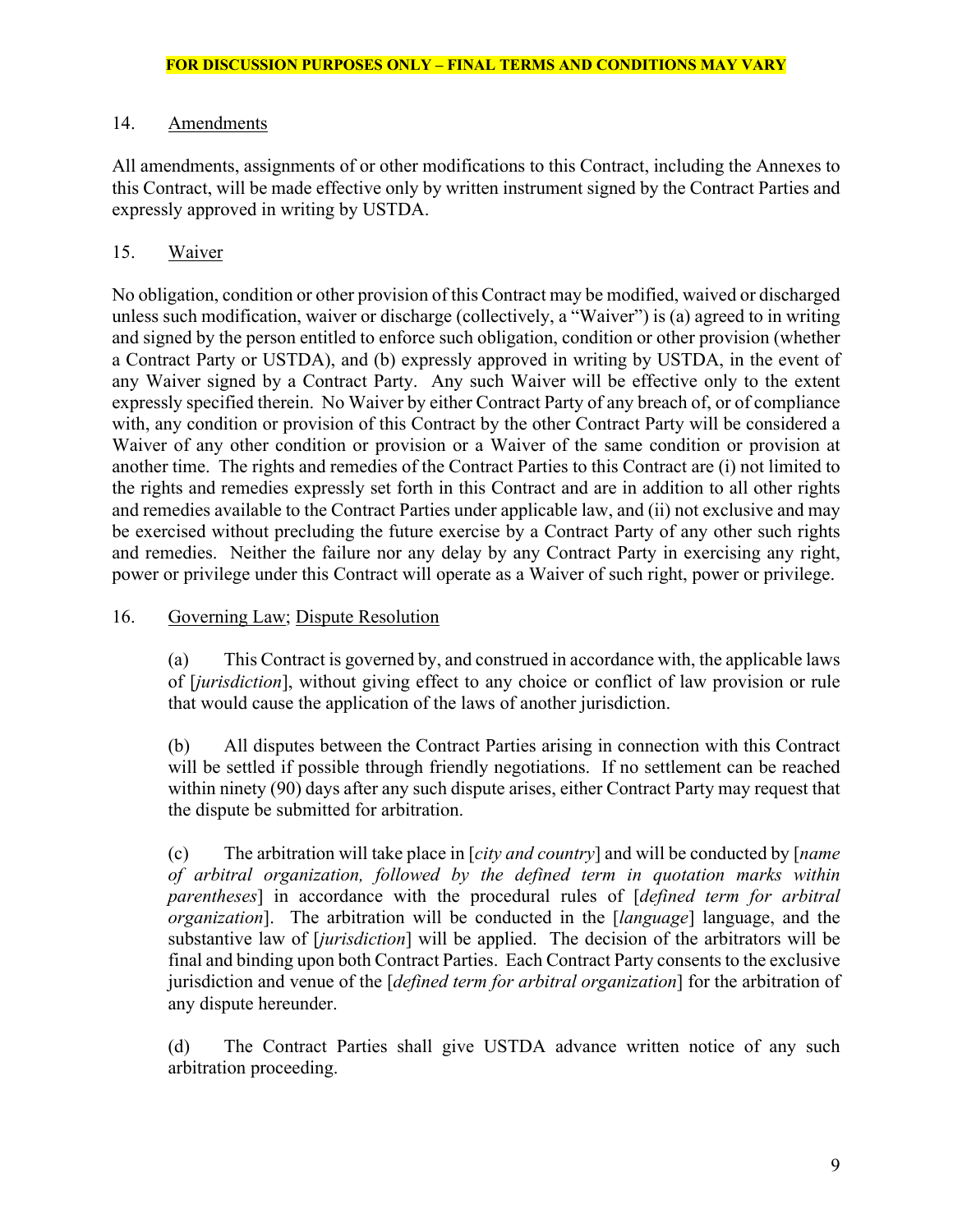(e) Pursuant to Clause R of the Mandatory Contract Clauses, the provisions in this Clause 16 do not affect the rights or obligations of USTDA.

17. Binding Effect

This Agreement will be binding upon and inure to the benefit of the Contract Parties and their respective successors and permitted assigns.

### 18. Addresses of Record

Any notice, request, document or other communication submitted by either Contract Party to the other Contract Party under this Contract shall be in writing or through a wire or electronic means of communication which produces a tangible record of the transmission, such as an email, and will be deemed duly given or sent when delivered to such Contract Party as set forth below:

### (a) For the Client:

| Name:    | [Name]          |
|----------|-----------------|
| Title:   | [Title]         |
| Address: | [Address]       |
| Phone:   | [Phone]         |
| Email:   | [Email address] |
|          |                 |

(b) For the Contractor:

| Name:    | [Name]                   |
|----------|--------------------------|
| Title:   | [Title]                  |
| Address: | [Address]                |
| Phone:   | [Phone]                  |
| Email:   | [ <i>Email address</i> ] |

All such notices, requests, documents or other communications between the Contract Parties must be in the [*language*] language. Any such notices, requests, documents or other communications between either of the Contract Parties and USTDA (including any Invoices and Final Reports, as such terms are defined in the Mandatory Contract Clauses) must be in the English language.

If anyone designated by a Contract Party as a contact person in this Clause 18 ceases service as a contact person at any point during the ten (10) year period following the Effective Date, the Contract Party that had designated such contact person shall provide USTDA and the other Contract Party with the name and contact information of a replacement contact person.

### 19. Language

This Contract has been executed in the English language, which shall be the binding and controlling language for all matters relating to the meaning or interpretation of this Contract. This Contract may be executed in two or more languages, but in the event of any conflict or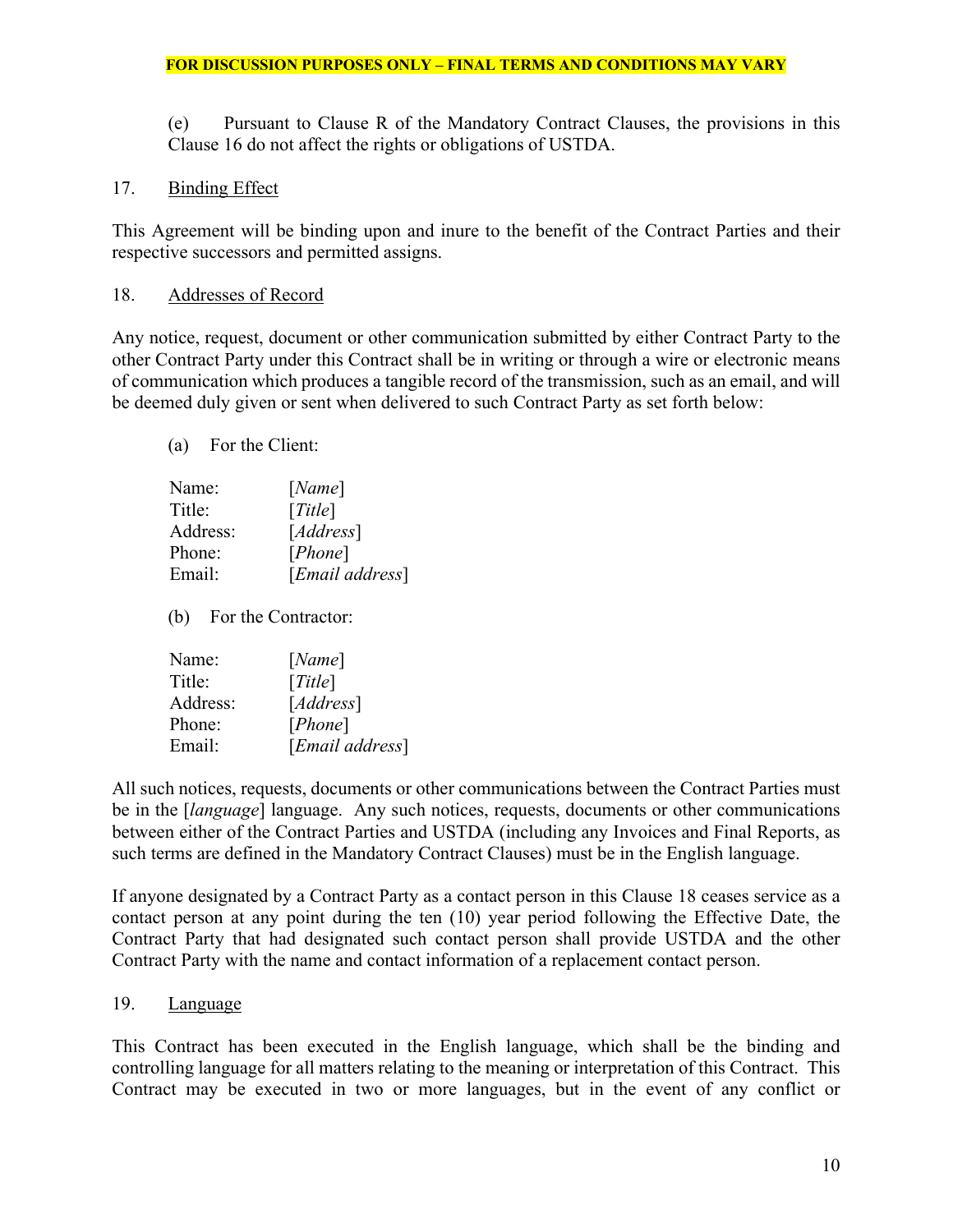inconsistency between the English language version of this Contract and any other version, the English language version of this Contract will control.

## 20. Entire Agreement

This Contract, including its Annexes, contains all covenants, stipulations and provisions agreed by the Contract Parties. No agent or representative of either Contract Party has authority to make, and the Contract Parties shall not be bound by or be liable for, any statement, representation, promise or agreement not set forth herein.

## 21. Counterparts

This Contract may be executed in counterparts, each of which shall be deemed an original, but all of which together shall constitute one and the same Contract. Counterparts may be delivered via email or other electronic transmission method and any counterpart so delivered shall be deemed to be valid and effective for all purposes.

## 22. Grant Agreement and USTDA Mandatory Contract Clauses Controlling

In the event of any inconsistency or conflict between the terms and provisions of the Grant Agreement (subject to Article 2, Article 5(E) and Article 9 therein) and those of this Contract or any Subcontract hereunder, the Grant Agreement will control. In the event of any inconsistency between the terms and provisions of the Mandatory Contract Clauses in Annex II and any other terms and provisions of this Contract or any Subcontract hereunder, the Mandatory Contract Clauses will control.

# [**THE REMAINDER OF THIS PAGE IS INTENTIONALLY LEFT BLANK**]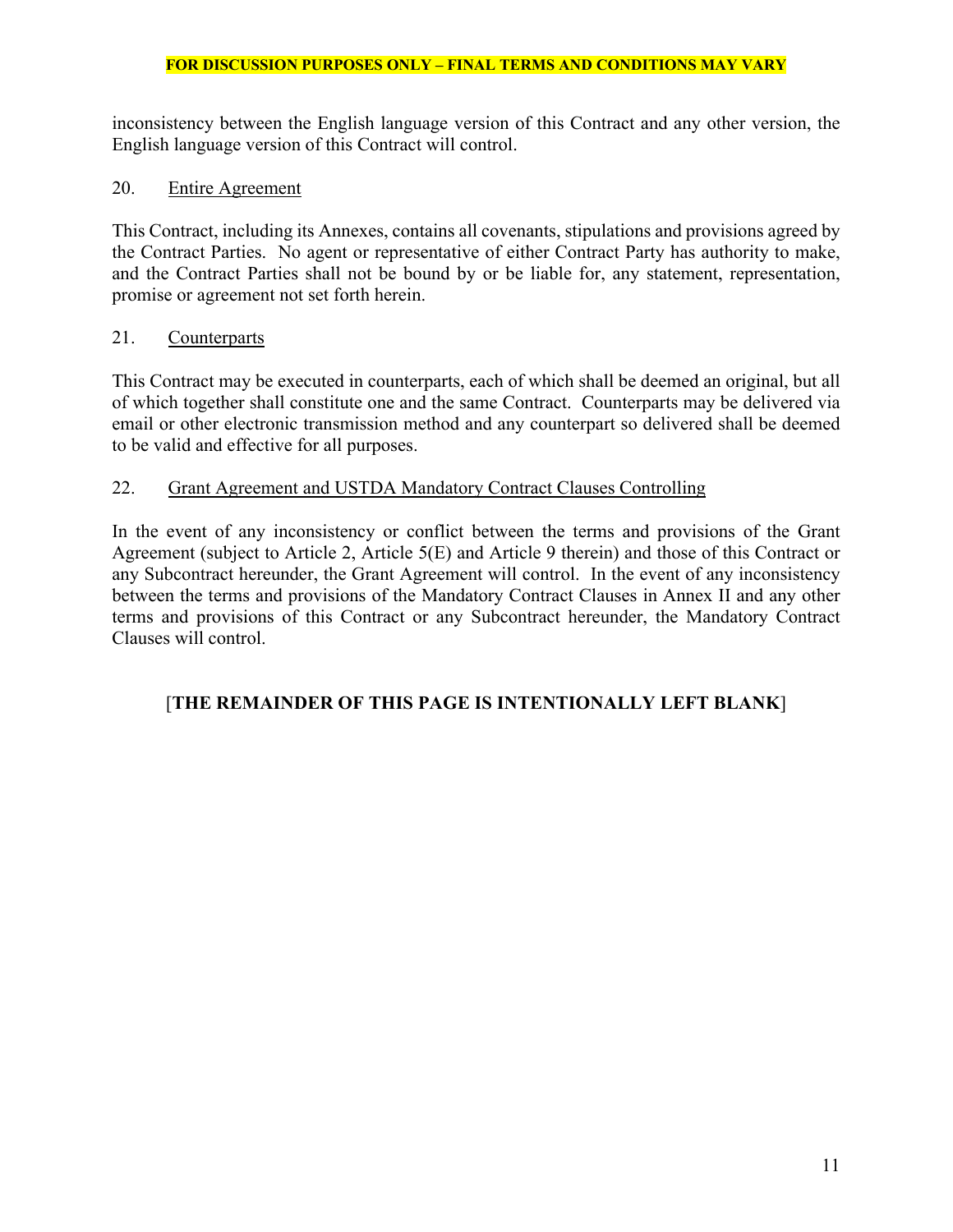IN WITNESS WHEREOF, by signing below, each of the signatories hereby certifies to each other and to USTDA that it is a duly authorized representative of the applicable Contract Party, and the Contract Parties, each acting through its duly authorized representative, have caused this Contract to be signed in their names and delivered as of the date written below.

For [*full legal name of Client*]: For [*full legal name of Contractor*]:

Date: [*Date*] Date: [*Date*]

By: [*Name*] By: [*Name*] By: [*Name*] By: [*Name*] By: [*Ritle*] By: [*Ritle*] Title: [*Title*]